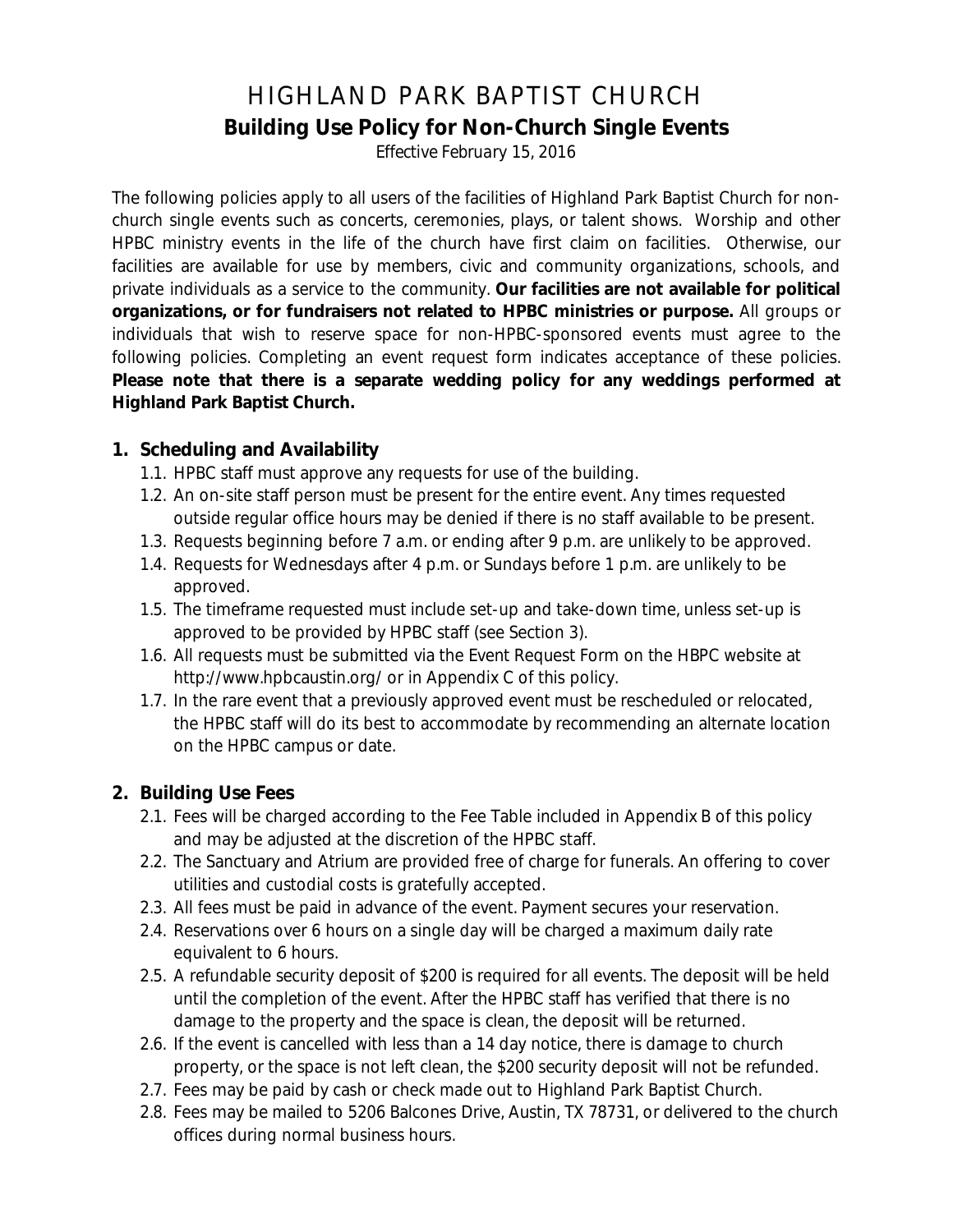#### **3. Set-up and Take-down**

- 3.1. Set-up and take-down by HPBC staff may be requested, but is considered separately from the reservation itself and is dependent upon staff availability.
- 3.2. A set-up and take-down fee applies to all non-church events. (See Appendix B.)
- 3.3. Set-up needs must be noted on the event request form, whether set-up is provided by HPBC staff or not.
- 3.4. Furniture may not be moved to a different room or dragged across floors.
- 3.5. All furniture must be returned to the original configuration of the room.
- 3.6. Thermostats will be set to an appropriate temperature in advance of the event. Only HPBC staff may adjust thermostats.
- 3.7. All lights must be turned off at the completion of the event, including in common areas, unless otherwise specified by the on-site staff person.

#### **4. Cleaning and Building Care**

- 4.1. Please leave our spaces clean. HPBC does not have 24/7 custodial care and relies on our tenants to maintain cleanliness throughout the building.
- 4.2. All trash should be bagged and taken to the dumpster in the parking lot on the west side of the building at the completion of the event.
- 4.3. No food or drinks other than water are allowed in carpeted areas or the Sanctuary.
- 4.4. Smoking is not permitted anywhere on the HPBC campus.
- 4.5. Use only blue painter's tape to affix items to the walls temporarily. Thumbtacks, pushpins, staples, or other types of tape are not allowed.
- 4.6. Confetti, glitter, hay/straw, rice, gum, silly string, or other similarly "messy" supplies may not be used anywhere on the HPBC campus.
- 4.7. Messes should be cleaned up immediately to avoid stains or permanent damage.
- 4.8. Damages or maintenance needs should be immediately reported to the on-site staff person. Damages in excess of the \$200 security deposit (see section 2.5) will be paid by the user.

#### **5. Food and Drink**

- 5.1. No food or drinks other than water are allowed in carpeted areas or the Sanctuary.
- 5.2. No alcoholic beverages of any kind may be brought on to the premises.
- 5.3. Use of the kitchen in Sapp Hall is prohibited. This includes caterers.
- 5.4. Catered events require the approval of the HPBC staff, proof of liability insurance, and a \$50 third-party caterer coordination fee.
- 5.5. Coffee service and a popcorn machine are available to rent. Rental and set-up of these items will incur an additional fee based on the number of servings. Please note that the popcorn machine must be cleaned after use or the security deposit will be forfeit.

#### **6. Parking**

- 6.1. Unless expressed otherwise by HPBC staff, building use fees include the use of the parking lot.
- 6.2. Staff parking spaces, marked on the west side of the building, are reserved at all times.
- 6.3. Multiple events may be occurring in the building, so all spaces may not be available at all times. Please list any parking needs on the event request form.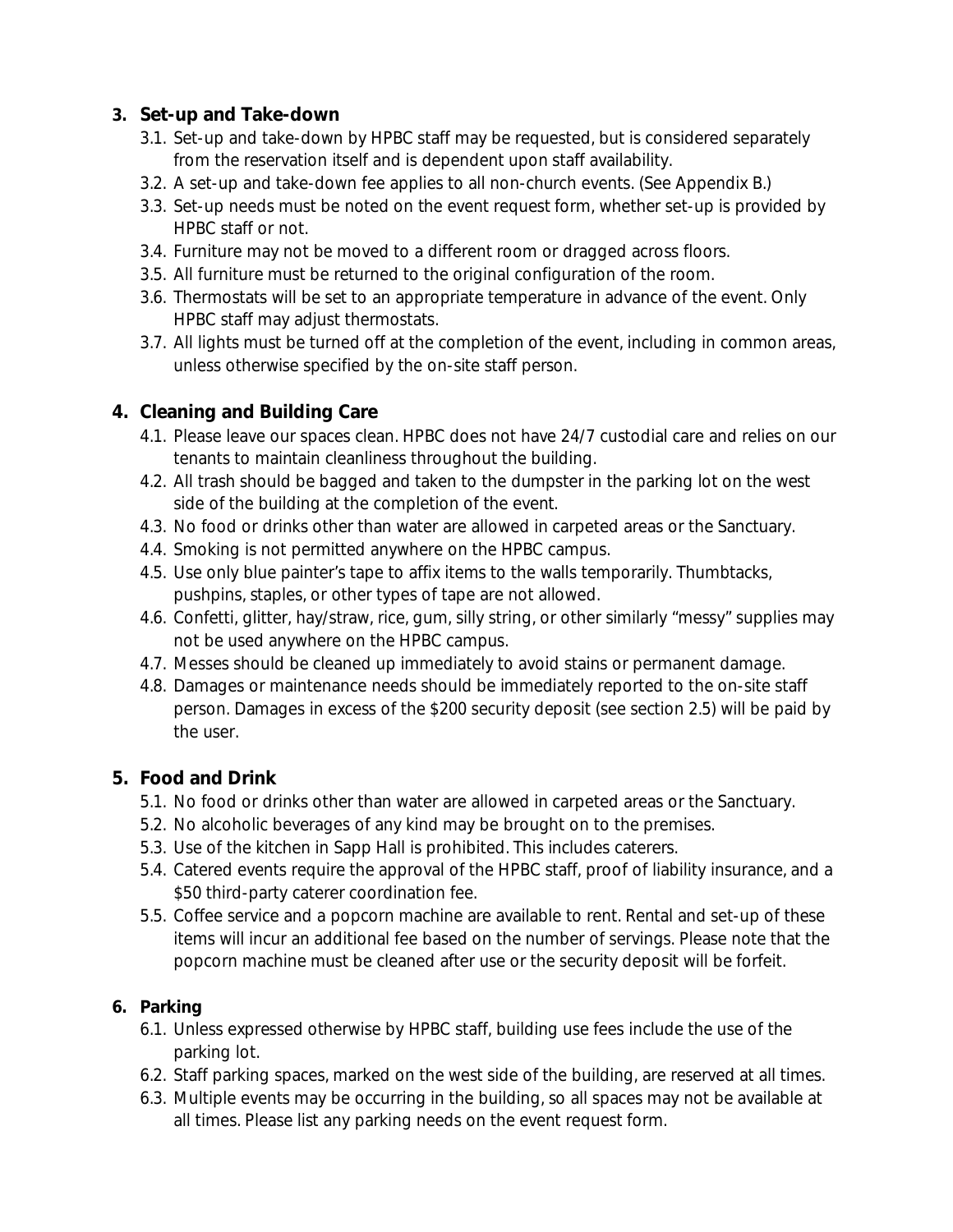### **Appendix A. Location-Specific Policies**

#### **1. Sanctuary**

- 1.1. Unauthorized use of the organ will result in automatic forfeit of the total security deposit.
- 1.2. Everything in the chancel area (the front area of the Sanctuary) is movable but must be moved by HPBC staff members. (See Section 3 of the policy for detailed information.) The chancel is usually set up with an altar, a piano, and risers with chairs for the choir. Please list any requested changes from this configuration on the event request form.
- 1.3. The sound and media systems in the Sanctuary are available for use by a trained HPBC system operator unless otherwise approved by the HPBC staff. An additional fee may be incurred for use of the sound and media systems.

#### **2. Outdoor Events**

- 2.1. Outdoor events may not be amplified or additionally lighted without HPBC staff approval.
- 2.2. Please respect all landscaping.
- 2.3. Building users are responsible for knowledge of and compliance with all applicable regulatory ordinances.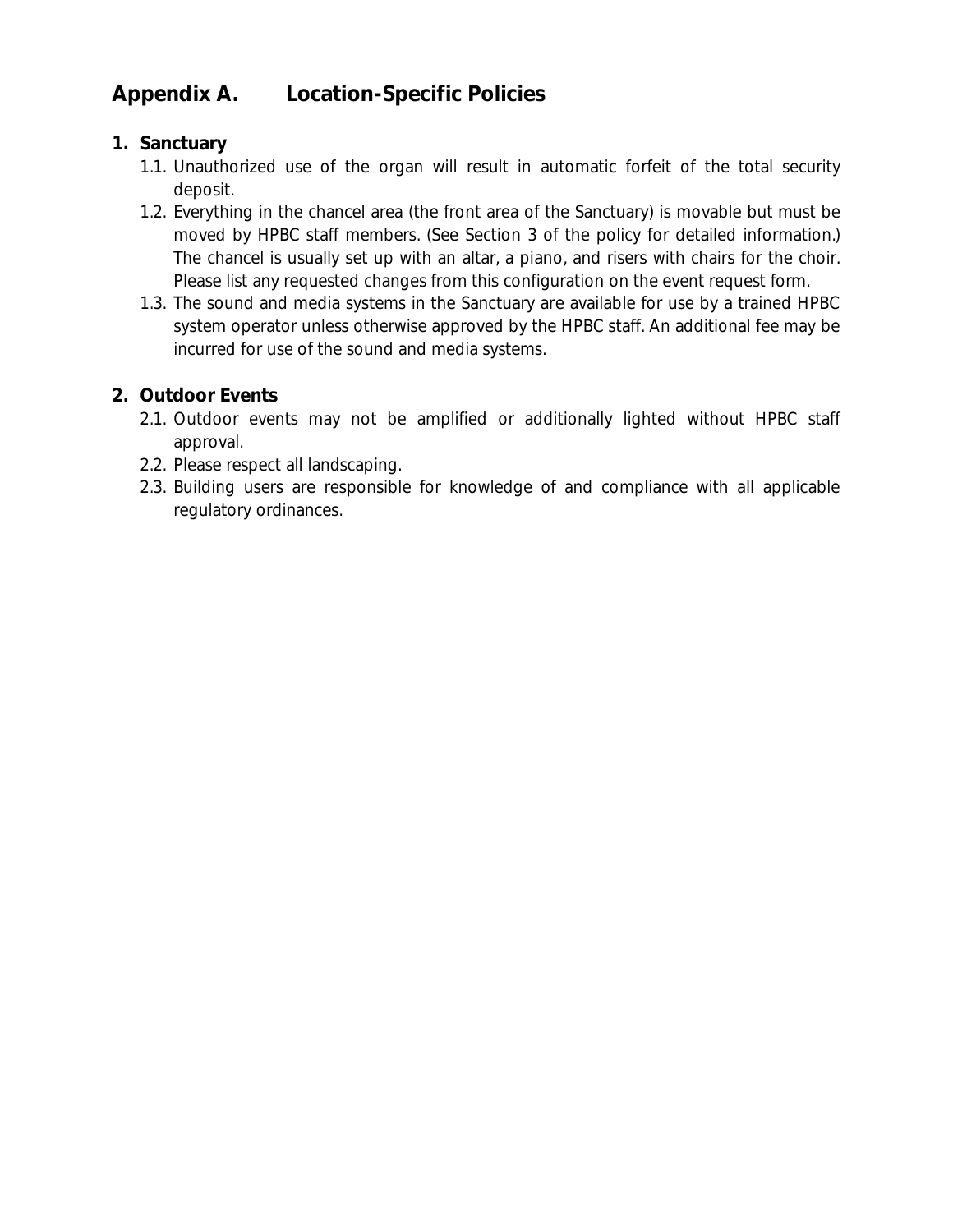## **Appendix B. Fee Table** (Non-Church Single Event)

*Please note that fees are subject to HPBC staff discretion.*

| <b>AREA</b>            | <b>COMMENTS</b>                           | <b>PRICE PER HOUR</b> |
|------------------------|-------------------------------------------|-----------------------|
| Sanctuary              | Separate policy for weddings              | \$50                  |
| Sapp Hall              |                                           | \$50                  |
| Lobby / Atrium         |                                           | \$30                  |
| Parlor                 |                                           | \$30                  |
| Choir Room             | At the discretion of the Worship Ministry | \$30                  |
| <b>Recreation Room</b> | At the discretion of the Associate Pastor | \$30                  |
| Multi-Purpose Room     | At the discretion of the Associate Pastor | \$25                  |
| Classroom              |                                           | \$20                  |
| <b>Burchette Room</b>  |                                           | \$20                  |
| Chapel                 | Separate policy for weddings              | \$20                  |

| <b>SERVICE</b>       | <b>COMMENTS</b>                            | <b>PRICE PER EVENT</b> |  |
|----------------------|--------------------------------------------|------------------------|--|
| Set-up and take-down | If provided by HPBC staff                  | \$50                   |  |
| Sound technician     | For operation of sound and media systems   | \$150                  |  |
| Catering fee         | For events that have a third-party caterer | \$50                   |  |
| Coffee service       | For up to 25 people                        | \$50                   |  |
|                      | For more than 25 people                    | Ask for pricing        |  |
| Popcorn machine      | For up to 25 people                        | \$25                   |  |
|                      | For more than 25 people                    | Ask for pricing        |  |
| Security deposit     | See section 2.4 for details                | \$200                  |  |